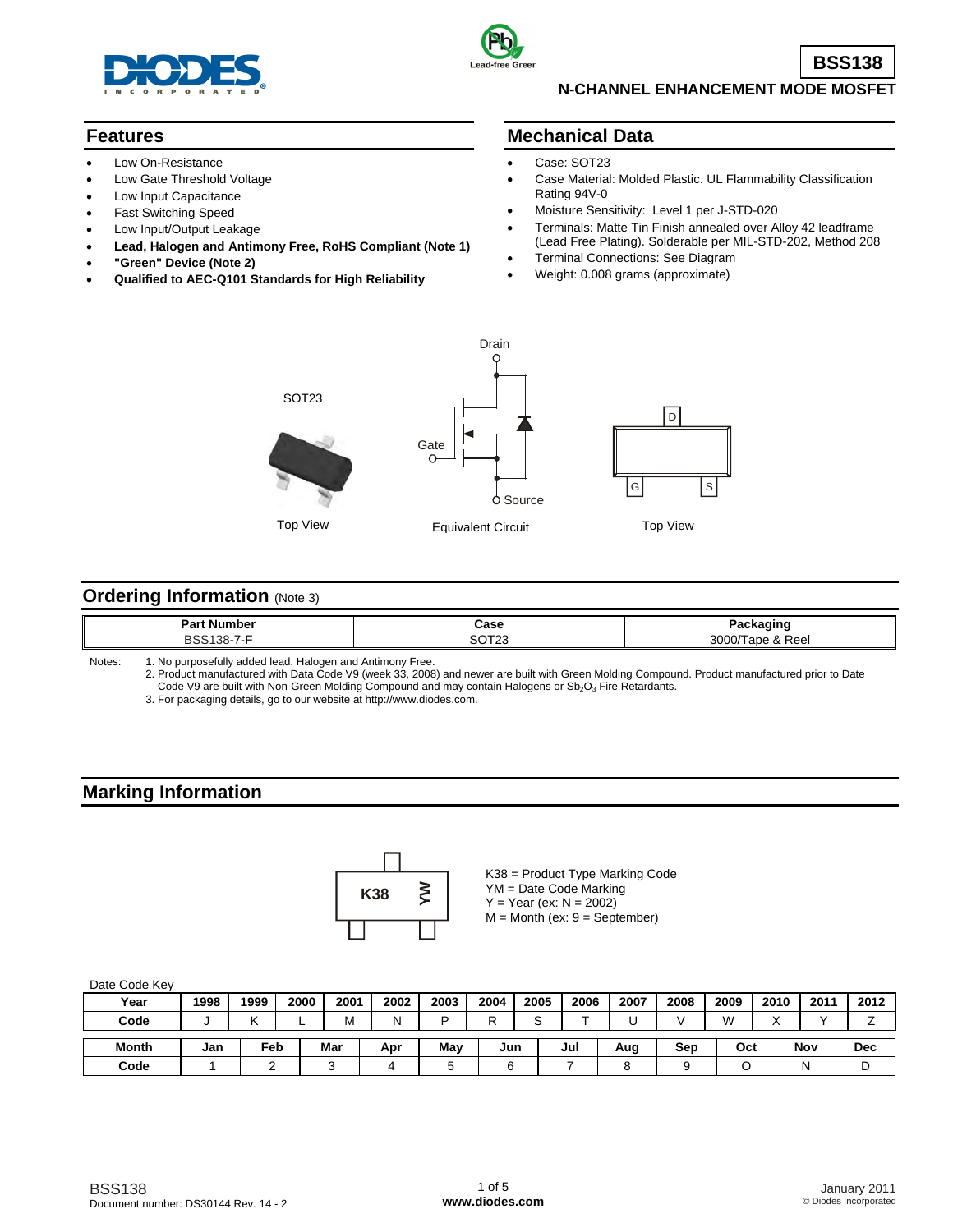

#### **Maximum Ratings** @T<sub>A</sub> = 25°C unless otherwise specified

| Characteristic                             |            | Svmbol           | Value | Units |
|--------------------------------------------|------------|------------------|-------|-------|
| Drain-Source Voltage                       |            | V <sub>DSS</sub> | 50    |       |
| Drain-Gate Voltage $R_{GS} \leq 20K\Omega$ |            | V <sub>DGR</sub> | 50    |       |
| Gate-Source Voltage                        | Continuous | V <sub>GSS</sub> | ±20   |       |
| <b>Drain Current</b>                       | Continuous |                  | 200   | mA    |

## **Thermal Characteristics** @TA = 25°C unless otherwise specified

| <b>Characteristic</b>                            | <b>Symbol</b> | Value           | Units         |
|--------------------------------------------------|---------------|-----------------|---------------|
| <b>IPower Dissipation (Note 4)</b>               |               | 300             | mW            |
| Thermal Resistance, Junction to Ambient (Note 4) | $R_{AJA}$     | 417             | $\degree$ C/W |
| Operating and Storage Temperature Range          | . j, Tstg     | $-55$ to $+150$ |               |

### **Electrical Characteristics**  $@T_A = 25°C$  unless otherwise specified

| <b>Characteristic</b>               | Symbol                  | Min | Typ | Max  | Unit | <b>Test Condition</b>                                |  |
|-------------------------------------|-------------------------|-----|-----|------|------|------------------------------------------------------|--|
| <b>OFF CHARACTERISTICS (Note 5)</b> |                         |     |     |      |      |                                                      |  |
| Drain-Source Breakdown Voltage      | <b>BV<sub>DSS</sub></b> | 50  | 75  |      | V    | $V_{GS} = 0V$ , $I_D = 250 \mu A$                    |  |
| Zero Gate Voltage Drain Current     | <b>I</b> DSS            |     |     | 0.5  | μA   | $V_{DS}$ = 50V, $V_{GS}$ = 0V                        |  |
| Gate-Body Leakage                   | <b>I</b> GSS            |     |     | ±100 | nA   | $V_{GS} = \pm 20V$ , $V_{DS} = 0V$                   |  |
| <b>ON CHARACTERISTICS (Note 5)</b>  |                         |     |     |      |      |                                                      |  |
| Gate Threshold Voltage              | $V$ <sub>GS(th)</sub>   | 0.5 | 1.2 | 1.5  | V    | $V_{DS} = V_{GS}$ , $I_D = 250 \mu A$                |  |
| Static Drain-Source On-Resistance   | R <sub>DS_(ON)</sub>    |     | 1.4 | 3.5  | Ω    | $V_{GS} = 10V$ , $I_D = 0.22A$                       |  |
| Forward Transconductance            | <b>GFS</b>              | 100 |     |      | mS   | $V_{DS}$ = 25V, $I_D$ = 0.2A, $f$ = 1.0KHz           |  |
| <b>IDYNAMIC CHARACTERISTICS</b>     |                         |     |     |      |      |                                                      |  |
| Input Capacitance                   | $C_{iss}$               |     |     | 50   | pF   |                                                      |  |
| Output Capacitance                  | $C_{\rm oss}$           |     |     | 25   | pF   | $V_{DS}$ = 10V, $V_{GS}$ = 0V, f = 1.0MHz            |  |
| Reverse Transfer Capacitance        | C <sub>rss</sub>        |     |     | 8.0  | pF   |                                                      |  |
| <b>ISWITCHING CHARACTERISTICS</b>   |                         |     |     |      |      |                                                      |  |
| Turn-On Delay Time                  | $t_{D(ON)}$             |     |     | 20   | ns   |                                                      |  |
| Turn-Off Delay Time                 | tp(OFF)                 |     |     | 20   | ns   | $V_{DD} = 30V$ , $I_D = 0.2A$ , $R_{GEN} = 50\Omega$ |  |

Notes: 4. Device mounted on FR-5 PCB 1.0 x 0.75 x 0.062 inch pad layout as shown on Diodes, Inc. suggested pad layout AP02001, which can be found on our website at [http://www.diodes.com.](http://www.diodes.com)

5. Short duration pulse test used to minimize self-heating effect.



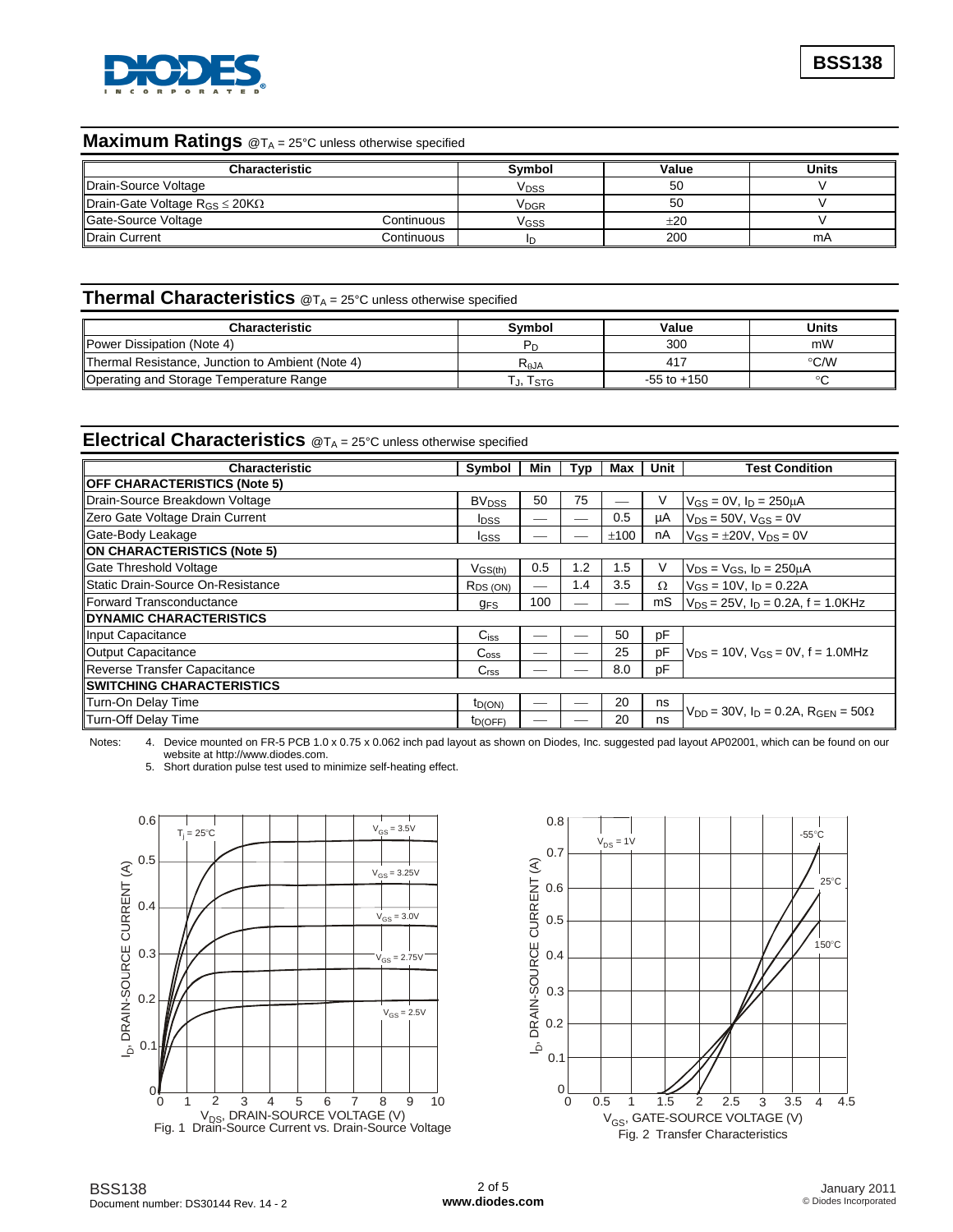



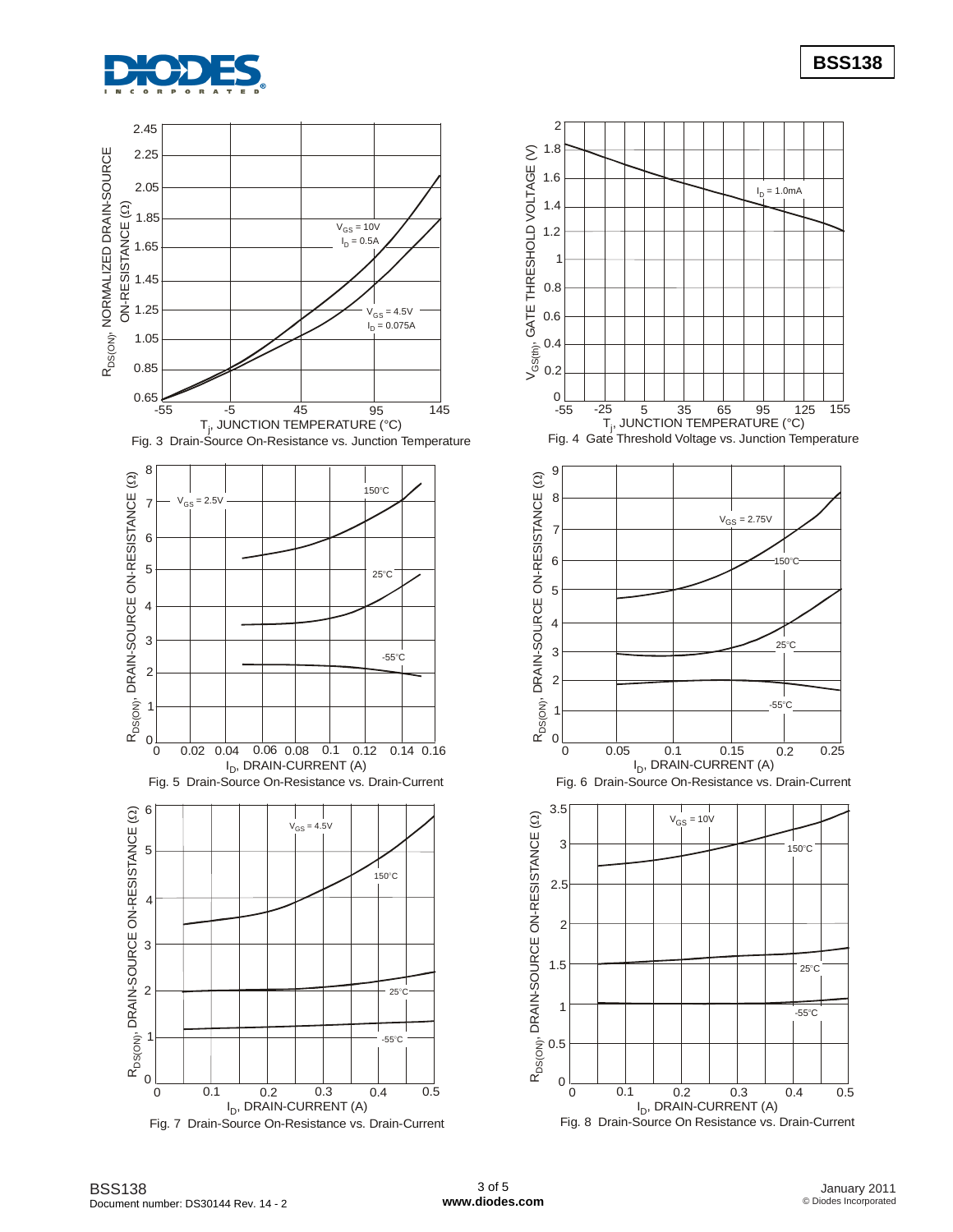



# **Package Outline Dimensions**



| SOT23               |       |      |       |  |  |  |  |  |
|---------------------|-------|------|-------|--|--|--|--|--|
| Dim                 | Min   | Max  | Typ   |  |  |  |  |  |
| Α                   | 0.37  | 0.51 | 0.40  |  |  |  |  |  |
| в                   | 1.20  | 1.40 | 1.30  |  |  |  |  |  |
| C                   | 2.30  | 2.50 | 2.40  |  |  |  |  |  |
| D                   | 0.89  | 1.03 | 0.915 |  |  |  |  |  |
| F                   | 0.45  | 0.60 | 0.535 |  |  |  |  |  |
| G                   | 1.78  | 2.05 | 1.83  |  |  |  |  |  |
| н                   | 2.80  | 3.00 | 2.90  |  |  |  |  |  |
| J                   | 0.013 | 0.10 | 0.05  |  |  |  |  |  |
| κ                   | 0.903 | 1.10 | 1.00  |  |  |  |  |  |
| K1                  |       |      | 0.400 |  |  |  |  |  |
| L                   | 0.45  | 0.61 | 0.55  |  |  |  |  |  |
| М                   | 0.085 | 0.18 | 0.11  |  |  |  |  |  |
| α                   | O°    | 8°   |       |  |  |  |  |  |
| Dimensions in<br>Al |       |      |       |  |  |  |  |  |

## **Suggested Pad Layout**



| <b>Dimensions</b> | Value (in mm) |
|-------------------|---------------|
|                   | 2.9           |
|                   | 0.8           |
|                   | 0.9           |
|                   | 2.0           |
| F                 | 1.35          |